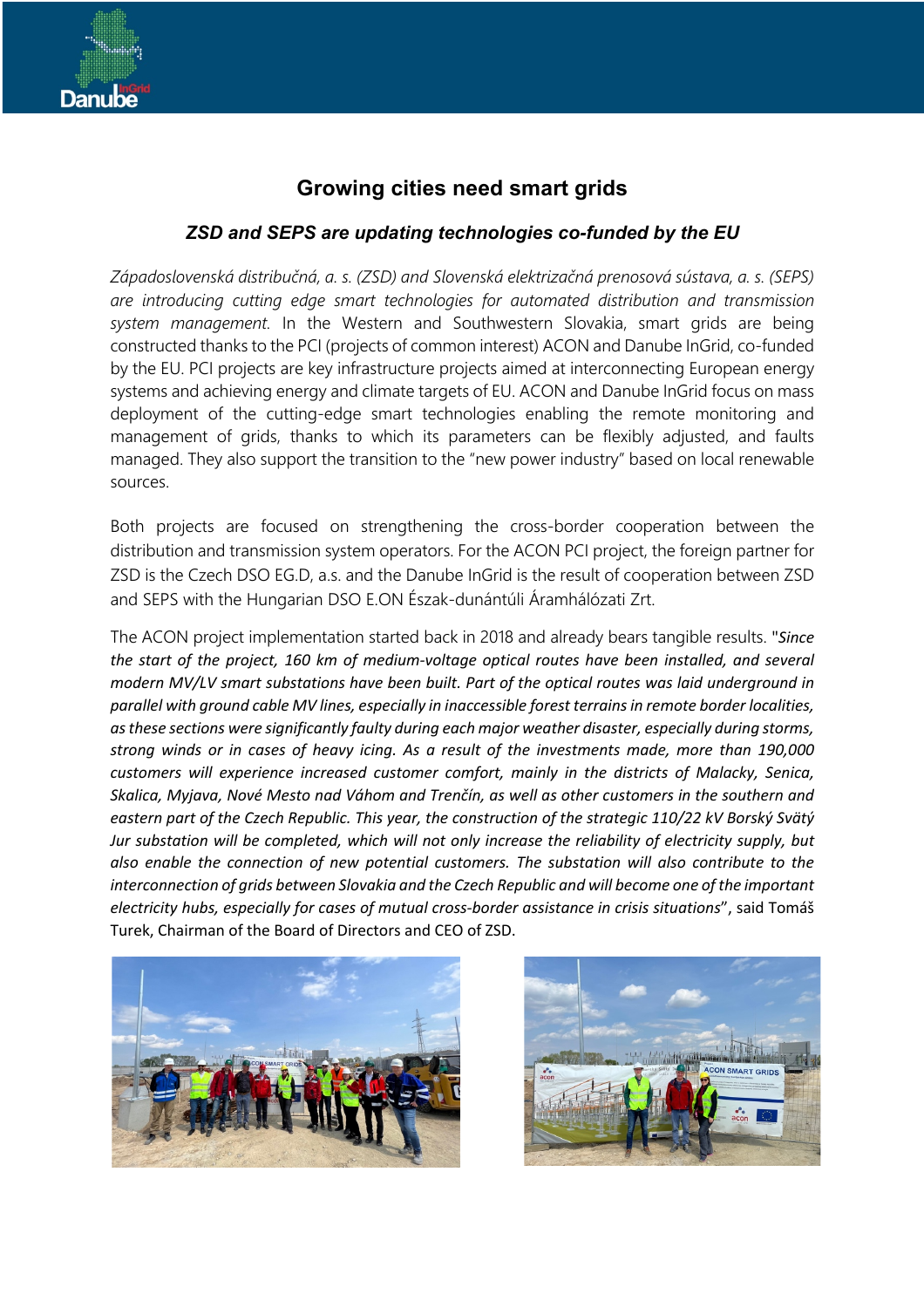Implementation works have also started on the Danube InGrid project as well, namely in the form of optical interconnection of substations and transformer stations in the Sereď and Vráble locations, constructed by ZSD. In the vicinity of Vráble, the optical route was installed on overhead medium voltage lines using the innovative wrapping method. The construction of optical routes on distribution lines makes it possible to prepare the infrastructure for the future deployment of automation. As a result, reliability of the distribution system will be increased and also its operation will be more efficient. In the Danube InGrid project, ZSD plans to install approximately 320 kilometres of optical routes. At the same time, the construction of 150 smart transformer stations, as well as the construction of 110/22 kV Mierovo and Vajnory substations, the implementation of IT projects focused on smart grids and the creation of a data platform for data exchange with the Hungarian distribution company E.ON Észak-dunántúli Áramhálózati Zrt, is planned.



Danube InGrid is a project focused on the upgrade of the grid aimed at a more efficient cooperation between the transmission and distribution system operators. The interconnection of the distribution and the transmission system shall come in the form of the newly constructed Vajnory substation.As for the transmission system, SEPS is planning to build a remotely-controlled 400 kV substation, including two new 400 kV overhead lines, which shall connect to already existing substations in Stupava and Podunajské Biskupice. The construction of the new substation also brings an upgrade and extension of substations Stupava and Podunajské Biskupice.

*"Due to the growing number of grid users, it is necessary to actively support, implement and use smart grid technologies to prevent failures. The deployment of smart technologies will allow the development of additional modern power infrastructure necessary for fast-growing cities. The everincreasing construction activities also mean increased stress on the grid and require the strengthening of its nodal points. This is especially noticeable in the Bratislava area, where key investments within the Danube InGrid project will be made to increase the security and reliability of the system. A new remotely-controlled power station will be built in Vajnory, which will soon be necessary to maintain a secure and uninterrupted electricity supply to Bratislava. Our goal in this project is to strengthen the electricity network to ensure its stability throughout western Slovakia"*, said Peter Dovhun, Chairman of the Board of Directors and CEO of SEPS.

*An important event took place in the first week of May, which underlines the significance of cooperation between the PCI project beneficiaries and the European Commission. Representatives*